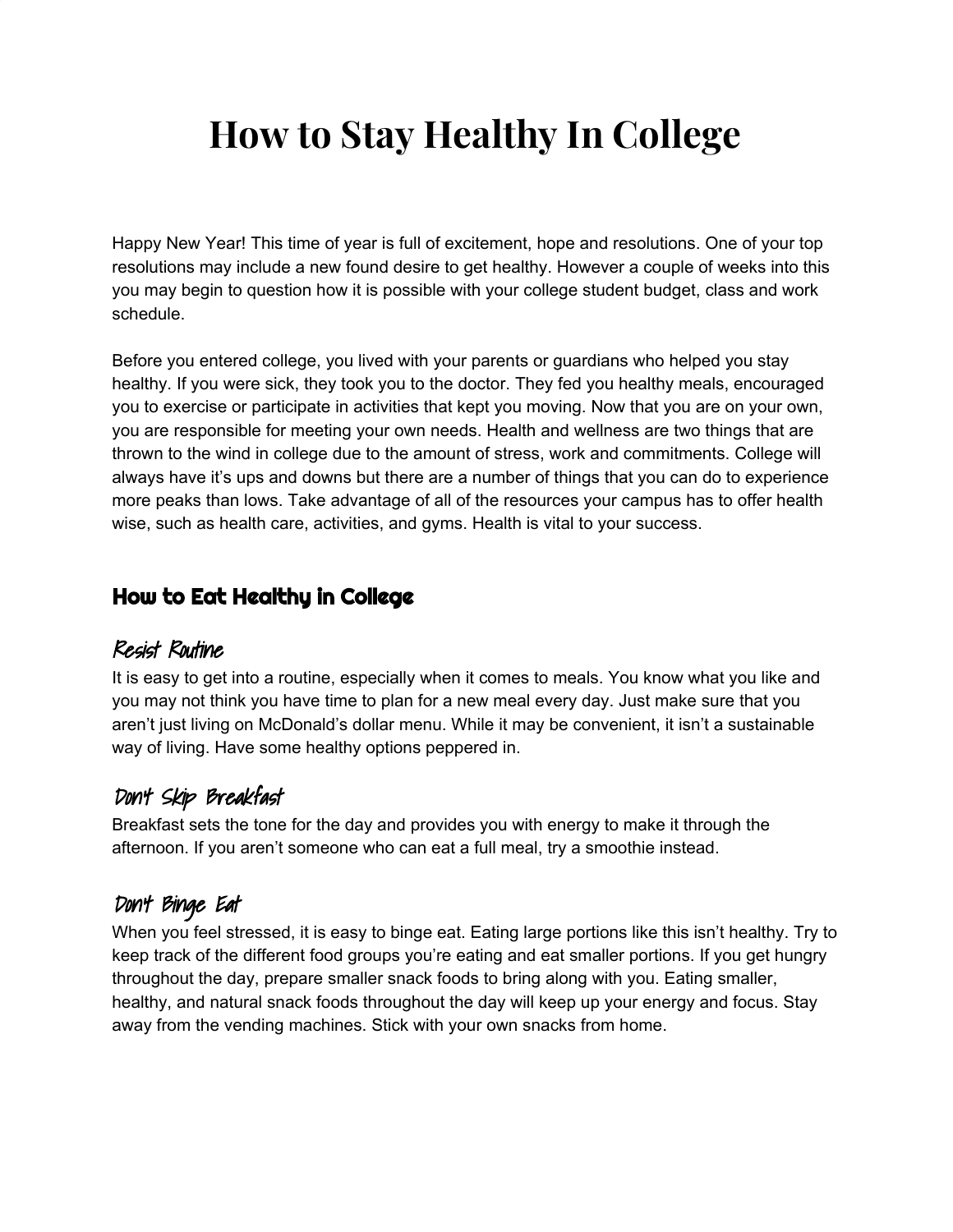#### Drink More Water

Drinking water throughout the day will steady those hunger pangs and will keep your energy levels up.

#### Help Your Live*r*

Consuming too much alcohol can have a damaging effect on your health. It contains way more calories than you think it does. It can also cause dehydration, and of course, potential hangover. If you do drink, don't overdo it.

## Don't Eat After 8:00 PM

By finishing dinner before 8:00 p.m., you're giving your body enough time to digest before it hits sleep mode. Making late night eating a regular habit is not healthy.

# Exercise Tips

# Workout First Thing in the Morning

An early morning workout can start the day off right, and it can give you momentum. By forcing yourself to work out in the morning, it's also often easier to make sure you get the exercise inrather than trying to cram it in after class when you're likely tired.

# Get <sup>a</sup> Gym Buddy

Plan to go with a friend. This will ensure you have someone to rely on and hold each other accountable for workout sessions.

# Try <sup>a</sup> Fitness Class

Not a fan of the gym? Many people aren't! Try a class instead, like Spin, Zumba, yoga, or Pilates. These classes give you a great workout and are fun and challenging. It is often easier to work out when you have a teacher guiding you.

# Walk to Class or Park Far Away

If you slightly alter some of your daily habits, you can maximize your step count. By taking the long way to class or parking farther away from school, you can add more steps to your day. Just make sure you give yourself more time to get to class.

#### Get <sup>a</sup> Bike

Ride a bike to school instead of driving. You can start out by setting a goal of doing this once a week, and then build on it from there.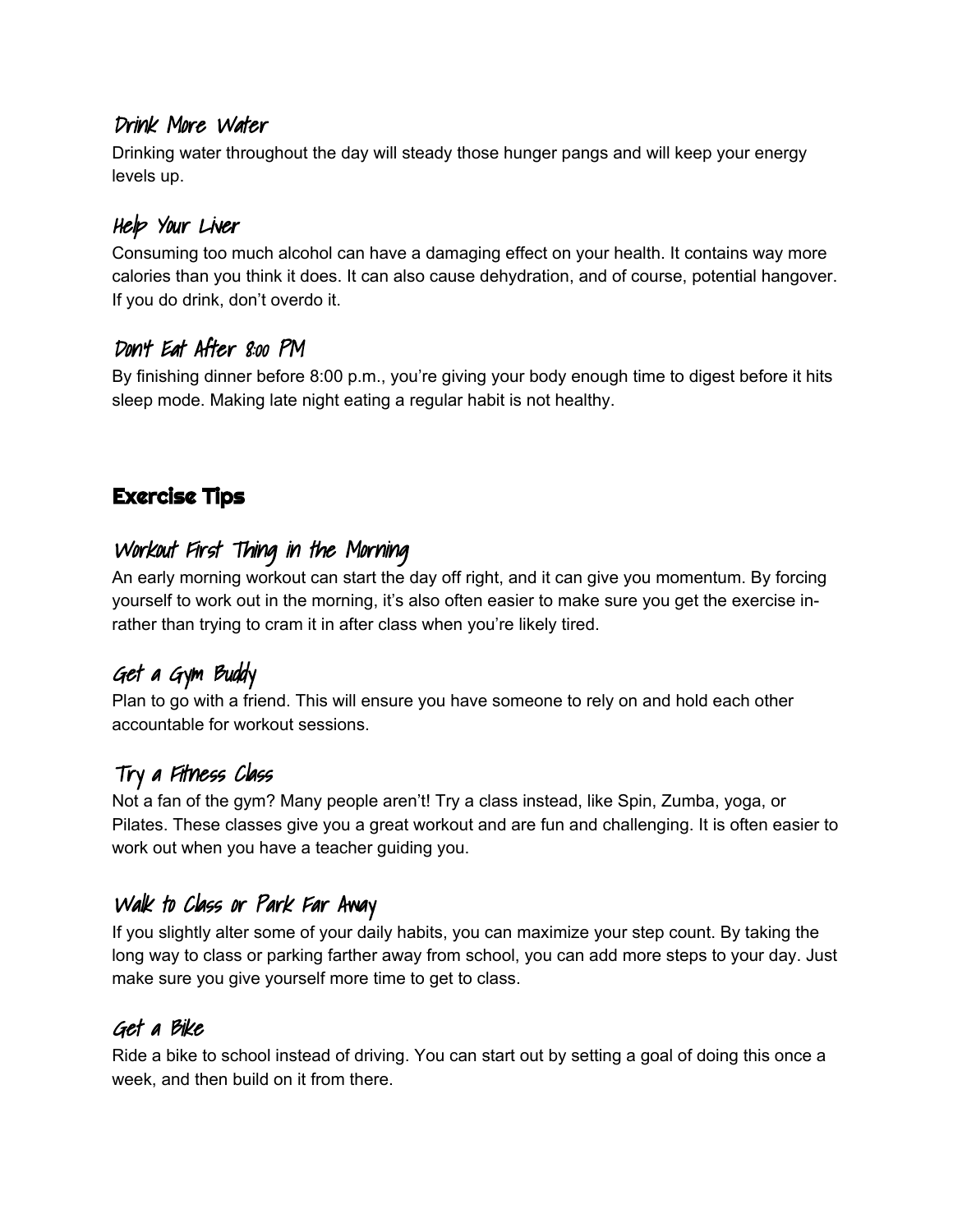# Sleep Tips

# Prioritize Sleep

Proper sleep is one of the most important habits you can develop. Yet it's often the most sacrificed in college. It's important to make sleep a priority for your immediate and long-term health.

# Master the Power Nap

If you get home from class and feel exhausted, a quick power nap can do wonders to your energy levels before you have to tackle the second half of your day. Set your alarm for 20 minutes to give yourself enough time to fall asleep without feeling groggy when you wake up.

# Turn Off Your Devices 30 Minutes Before Bed

It's tempting to sit in bed with your phone or computer and browse through Facebook and Instagram. However, the light emitted by the device's screen can stimulate your brain, making it more difficult to fall asleep.

## Don't Consume Caffeine in the Evenings

The effects of caffeine can linger for some time. Try cutting off your caffeine intake by the early afternoon so it doesn't hurt your sleep pattern.

#### Set <sup>a</sup> Bedtime Routine

Having a set of nightly routines before bed will send signals to your body to start shutting down for the night. Try listening to calm music or reading a book.

# Have <sup>a</sup> Party Strategy

Social gatherings, sporting events, dance parties, and other forms of nightlife make up a big part of the college experience. Going out on the weekends can be both fun and entertaining, but there's often a turning point of when it can be unhealthy. Try calling it a night around 11 p.m. instead of 1 a.m.

# Don't Pul Al-Nighters

You may think an all-nighter is the only way to prepare for exams or to finish a project, but this isn't true. All-nighters, especially when done regularly, can severely damage your health and weaken your immune system.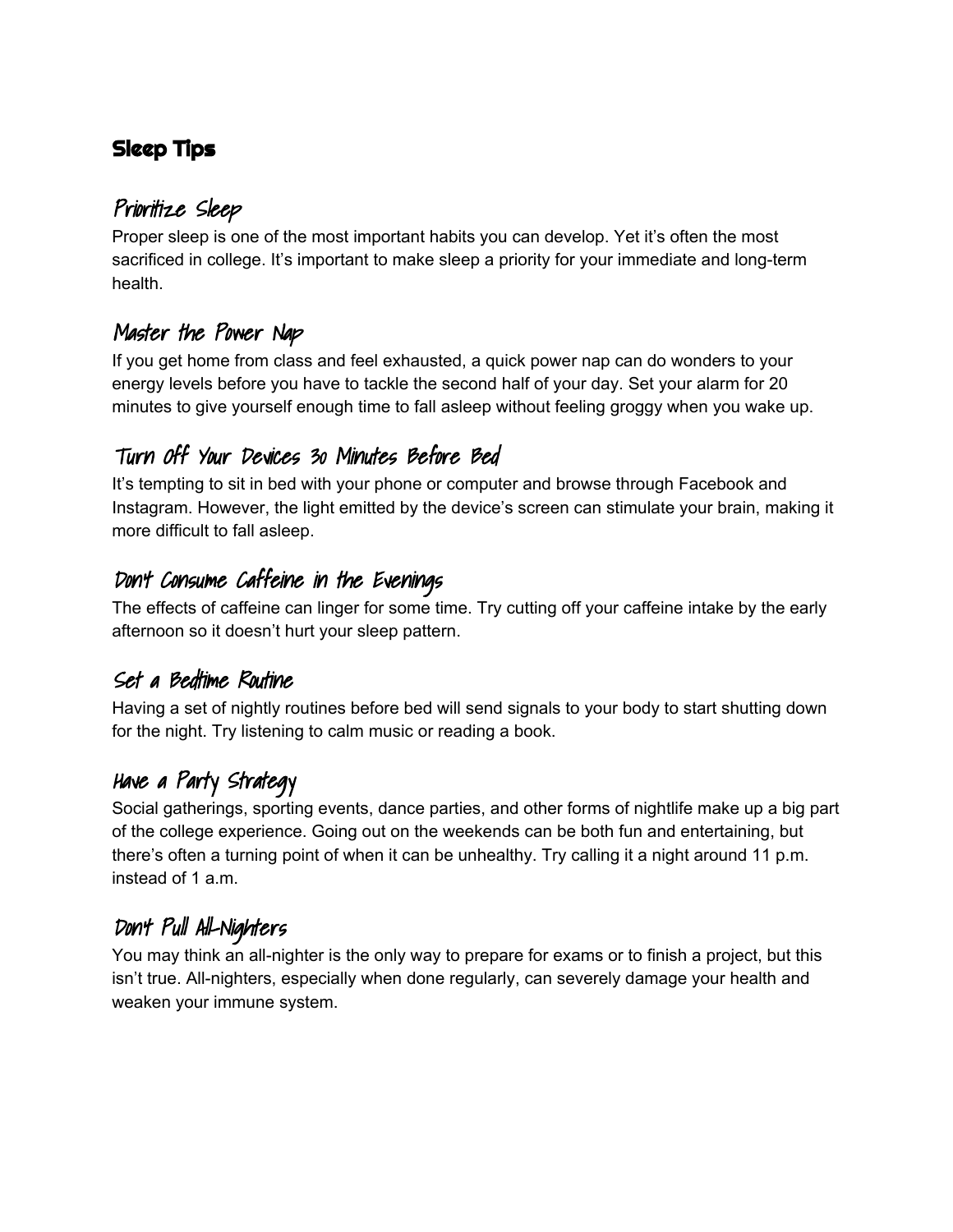# Health Tips

#### Wash Your Hands

There are countless surfaces you touch that are shared with others at school. This is why it's critical to develop a good hand washing routine. This simple habit will prevent a number of illnesses.

# Clean Your Living Space

Little things like cleaning your surfaces, door knobs, keyboards, and mouse can go a long way in keeping your living space sanitary. Be sure to clean the bathroom and bed sheets regularly too. During the winter, air circulation in rooms can be poor because windows and doors are kept shut, meaning more dust and other sneeze-inducing particles floating around. Although it can be cringing to spend hard earned money on things like basic cleaning supplies, these are necessities.

#### Don't Share

An easy way to prevent the spread of illness is to avoid sharing items with others. This can include school supplies, books, food, or drinks.

#### Take <sup>a</sup> Sick Day

If you legitimately feel an illness coming on, then it's best to stay home. Pushing yourself can make yourself worse and spread your sickness to others.

#### Get Immunized

Most immunizations were given to you as a child, but there are some specifically for college students. A physician can tell you which ones need to be updated.

## Mental Health Tips

#### Know Your Limit

Every college student experiences a point when they've reached their max. Once you hit this point, you can start setting limits for yourself to prevent burnout moving forward. Set restrictions on work hours and stick with them.

#### Don't Procrastinate

Putting off important and unpleasant tasks is a natural thing to do, but it's a habit that can leave you feeling stressed and anxious. It can affect your confidence as well. So try prioritizing the most difficult first. Once completed you will feel a huge sense of relief!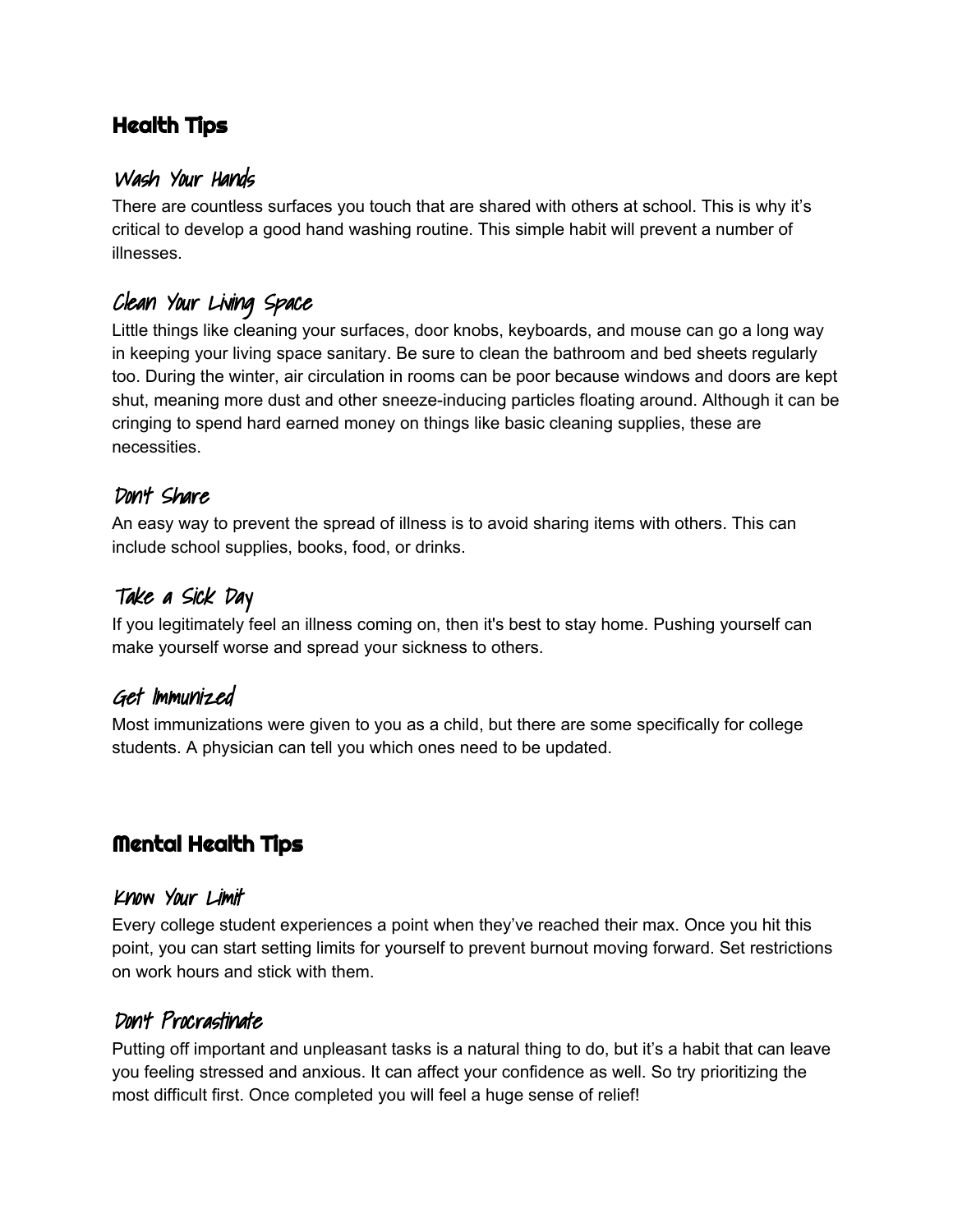# Practice Relaxation Techniques

Developing positive mental practices like relaxation exercise, meditation, and deep breathing can help keep you calm throughout the day. It's especially important to practice these when you start to feel stressed or anxious.

# Surround Yourself With Positive People

In college, you will meet many new people, and some will be a positive influence. Identify these people early on and make a point of spending time with them. It will help reduce your stress levels and build your confidence.

## Take Breaks

When working on projects or homework, set increments of time for work and for breaks. Use an alarm if you need to, but be sure to remember to pause your work every now and then.

# Get <sup>a</sup> Hobby

Hobbies are a good way to develop a creative side or to release stress. By trying new things, you may end up developing a passion- or at least impressing your friends.

# Try Not to Rush Out the Door

Make sure to give yourself lots of time in the morning to get ready and get out the door. Leaving yourself feeling stressed every morning to make it to school on time can take its toll on your mental health. Try not to do this to yourself daily.

# Develop Time Management Skils

Time management is key. You will be very busy and have lots of responsibilities. Being aware of everything that needs to be done and making a plan to accomplish it all is the way to prevent stress and burnout.

# Emotional Well-Being Tips

#### Volunteer Your Time

The quickest way to feel happy and good about yourself is to give back to others. Find a cause you believe in, and donate your time to helping others. The positivity you feel from volunteering will improve all areas of your life.